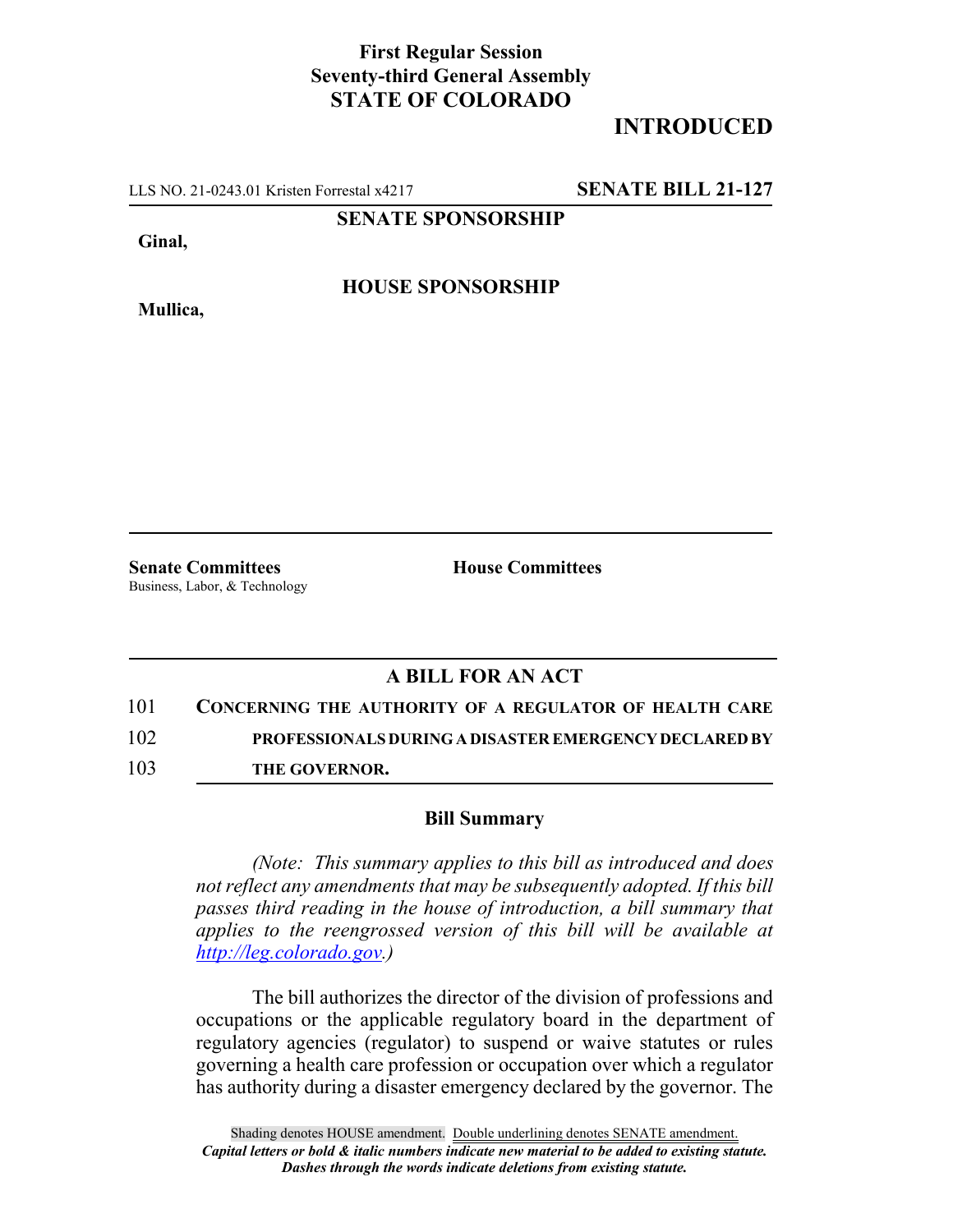suspension or waiver of a statute or rule is limited to those in which strict compliance would prevent, hinder, or delay necessary action in coping with or responding to the disaster emergency and may not suspend, waive, or modify any supervisory requirements.

The bill allows a regulator to promulgate emergency rules commensurate with the nature of the disaster emergency and within the limits of the declaration and the applicable practice act for a health care profession or occupation. The emergency rules automatically expire 60 days after the termination of the declared disaster emergency.

*Be it enacted by the General Assembly of the State of Colorado:*

 **SECTION 1. Legislative declaration.** (1) The general assembly hereby finds and declares that:

 (a) In the wake of the COVID-19 pandemic, it has become increasingly apparent that there is a need for quick and flexible regulatory action under many emergency circumstances, including a pandemic situation;

 (b) While Colorado's response to the COVID-19 pandemic has been widely recognized as a national model, the challenges that the state faced revealed a need for additional regulatory flexibility in the face of emergencies;

 (c) Countering a statewide or regional emergency in a timely manner is critical to the state's response to an emergency; and

 (d) "Best practices" established in the law have created unnecessary obstacles in the state's efforts to respond to a statewide emergency and to the speed at which regulators are able to meet the needs of the people served by the persons working in regulated health care professions and occupations.

 (2) Therefore, the general assembly declares that during a disaster emergency declared by the governor, it is necessary to allow regulators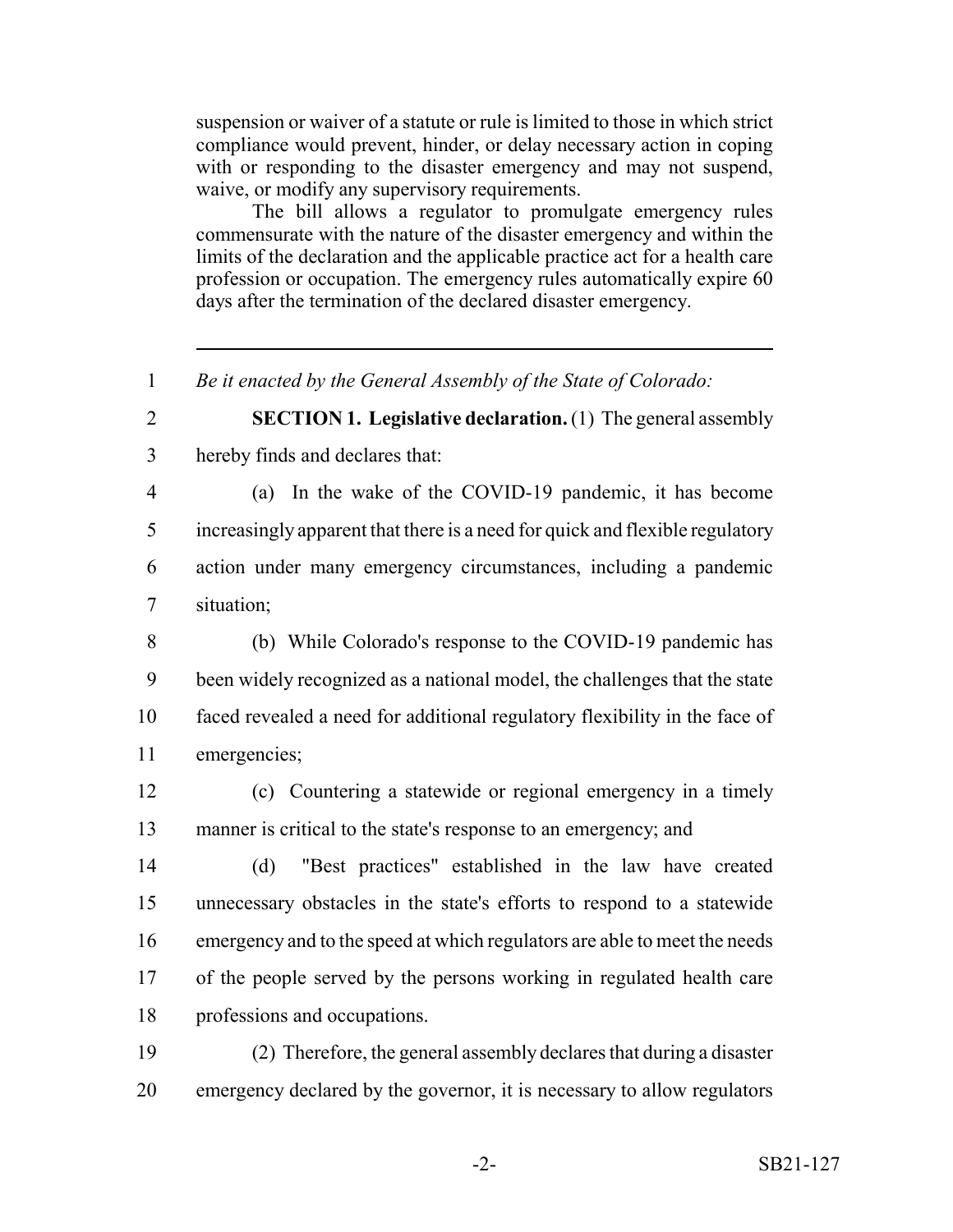of health care professions and occupations to suspend or waive statutes or rules governing a health care profession or occupation over which a regulator has authority.

 **SECTION 2.** In Colorado Revised Statutes, **add** 12-30-116 as follows:

 **12-30-116. Declared disaster emergency - regulator's authority - rules.** (1) (a) IF THE GOVERNOR DECLARES A DISASTER 8 EMERGENCY PURSUANT TO SECTION 24-33.5-704 (4), A REGULATOR MAY, DURING THE DECLARED DISASTER EMERGENCY, PROMULGATE EMERGENCY RULES IN ACCORDANCE WITH SECTION 24-4-103 (6) THAT TEMPORARILY SUSPEND OR WAIVE SPECIFIC STATUTES OR RULES CONCERNING THE PRACTICE OF A PROFESSION OR OCCUPATION OVER WHICH THE REGULATOR HAS REGULATORY AUTHORITY PURSUANT TO THIS TITLE 12 IF STRICT COMPLIANCE WITH THE STATUTE OR RULE WOULD PREVENT, HINDER, OR DELAY NECESSARY ACTION IN COPING WITH OR RESPONDING TO THE DISASTER EMERGENCY.

 (b) DURING THE DECLARED DISASTER EMERGENCY, THE REGULATOR MAY PROMULGATE EMERGENCY RULES THAT ARE:

 (I) COMMENSURATE WITH THE NATURE OF THE DISASTER EMERGENCY AND ALL RELEVANT CIRCUMSTANCES THAT LED TO THE DECLARED DISASTER EMERGENCY; AND

**(II) CONSISTENT WITH THE TERMS AND LIMITATIONS SET FORTH IN**  THE EXECUTIVE ORDER OR PROCLAMATION DECLARING THE DISASTER EMERGENCY AND SET FORTH IN THE APPLICABLE PART OR ARTICLE OF THIS 25 TITLE 12 THAT REGULATES THE PROFESSION OR OCCUPATION.

**(c)** AN EMERGENCY RULE PROMULGATED PURSUANT TO THIS 27 SUBSECTION (1) TO SUSPEND OR WAIVE A STATUTE OR RULE: